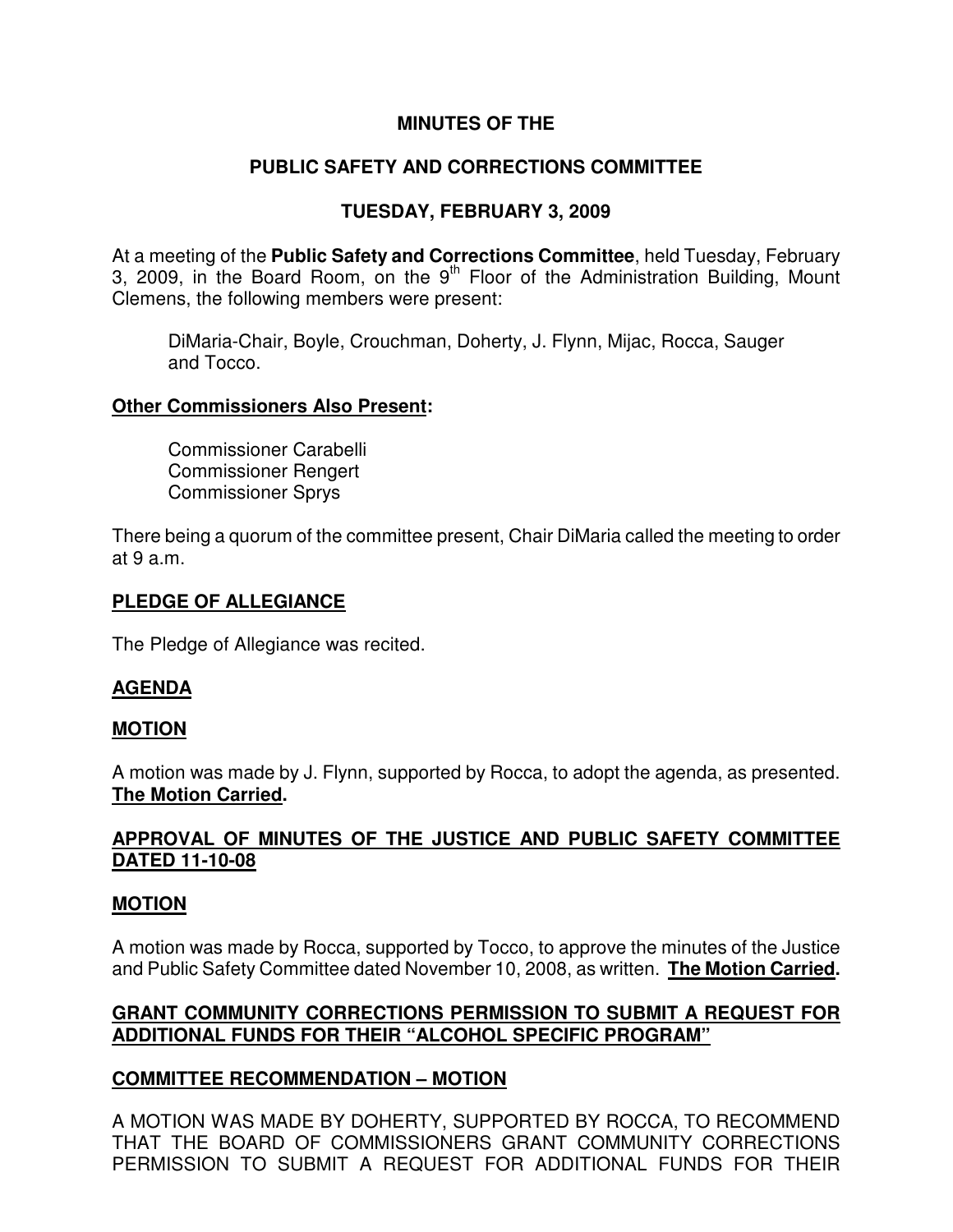"ALCOHOL SPECIFIC PROGRAM" IN THE AMOUNT OF \$161,845 FROM THE STATE WITH NO MATCHING FUNDS FROM THE COUNTY. **THE MOTION CARRIED.** 

## **APPROVE LETTER OF UNDERSTANDING BETWEEN ST. CLAIR COUNTY AND MACOMB COUNTY FOR FY 2008 OPERATION STONEGARDEN GRANT PROGRAM AND ACCEPT GRANT AWARD / EMERGENCY MANAGEMENT AND COMMUNICATIONS DEPARTMENT**

## **COMMITTEE RECOMMENDATION – MOTION**

A MOTION WAS MADE BY DOHERTY, SUPPORTED BY ROCCA, TO RECOMMEND THAT THE BOARD OF COMMISSIONERS APPROVE A LETTER OF UNDERSTANDING BETWEEN ST. CLAIR COUNTY AND MACOMB COUNTY FOR THE FY 2008 OPERATION STONEGARDEN GRANT PROGRAM AND ACCEPT A GRANT AWARD IN THE AMOUNT OF \$177,686. THERE IS NO LOCAL MATCH. **THE MOTION CARRIED.** 

#### **RECEIVE AND FILE REPORT ON HAZARDOUS MATERIALS EMERGENCY PLANNING 2008-2009 GRANT / EMERGENCY MANAGEMENT AND COMMUNICATIONS DEPARTMENT**

## **MOTION**

A motion was made by Doherty, supported by Tocco, to receive and file the report from the Office of Emergency Management and Communications regarding the re-application and continuance of the 2008-2009 Hazardous Materials Emergency Planning Grant. **The Motion Carried.** 

### **REQUEST AUDIT OF SHERIFF'S DEPARTMENT CIVIL DIVISION**

### **COMMITTEE RECOMMENDATION – MOTION**

A MOTION WAS MADE BY ROCCA, SUPPORTED BY CROUCHMAN, TO RECOMMEND THAT THE BOARD OF COMMISSIONERS APPROVE THE REQUEST FOR AN AUDIT OF THE SHERIFF'S DEPARTMENT CIVIL DIVISION.

Commissioner Doherty offered the following **substitute motion**; it was supported by Commissioner Sauger. The motion reads as follows:

### **COMMITTEE RECOMMENDATION – MOTION**

A MOTION WAS MADE BY DOHERTY, SUPPORTED BY SAUGER, TO RECOMMEND THAT THE BOARD OF COMMISSIONERS DIRECT CORPORATION COUNSEL, FINANCE DEPARTMENT AND SHERIFF'S DEPARTMENT TO:

• PREPARE A 5 YEAR HISTORICAL REPORT DETAILING THE VOLUME OF FORECLOSURE CASES IN MACOMB COUNTY.